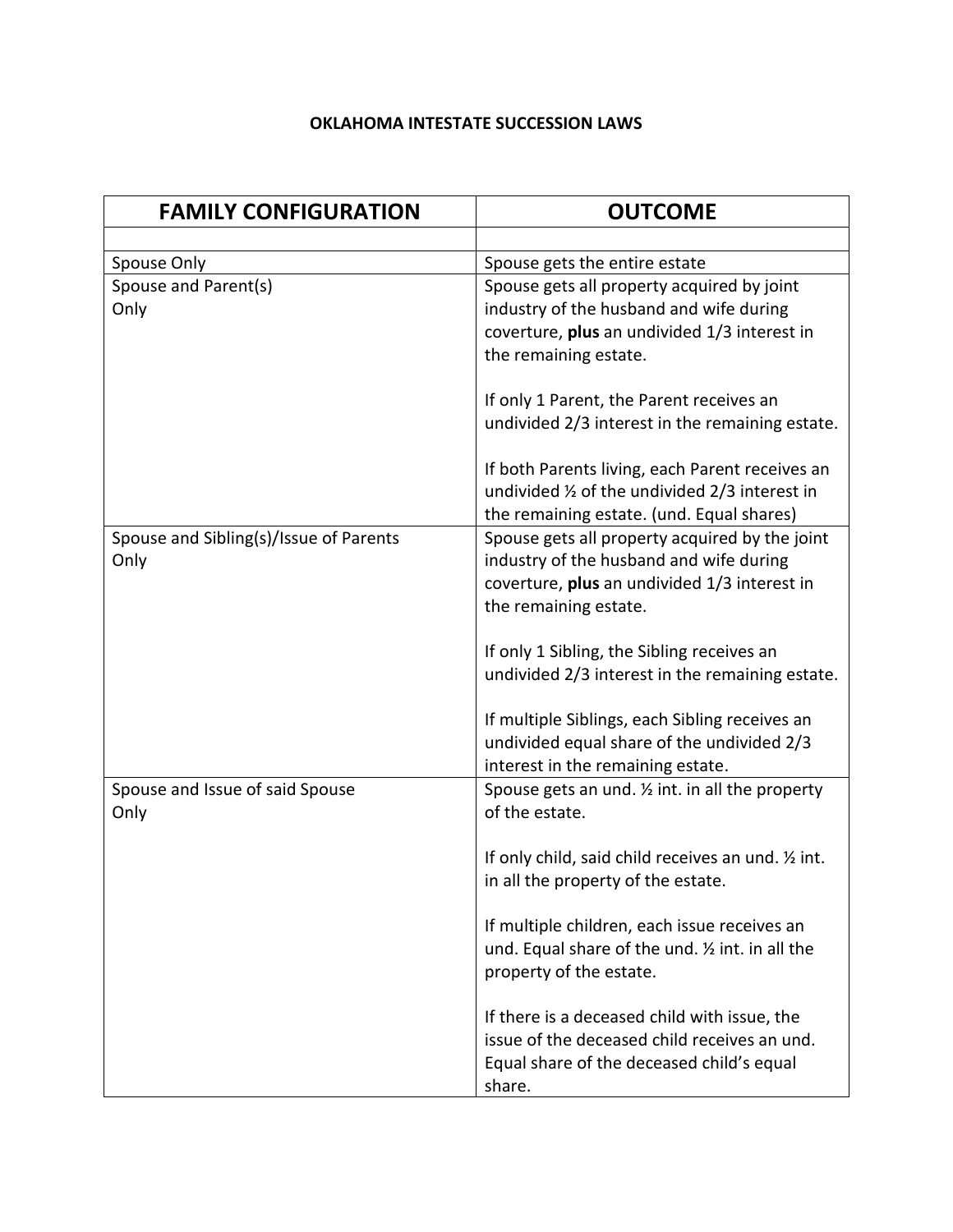| Spouse and Issue one or more of whom are<br>not of said Spouse<br>Only | Spouse gets and und. $\frac{1}{2}$ int. in the property<br>acquired by the joint industry of the husband<br>and wife during coverture, plus an und. Equal<br>part in the property (with each living child and<br>lawful issue of deceased child) not acquired by<br>the joint industry of the H/W during<br>coverture.<br>If only child, said child receives an und. 1/2 int. |
|------------------------------------------------------------------------|-------------------------------------------------------------------------------------------------------------------------------------------------------------------------------------------------------------------------------------------------------------------------------------------------------------------------------------------------------------------------------|
|                                                                        | in all the property of the estate.<br>If multiple children, each issue receives an<br>und. Equal share of the und. 1/2 int. in all the<br>property of the estate.                                                                                                                                                                                                             |
|                                                                        | If there is a deceased child with issue, the<br>issue of the deceased child receives an und.<br>Equal share of the deceased child's equal<br>share.                                                                                                                                                                                                                           |
| <b>Issue Only</b>                                                      | Children get und. Equal shares of the entire<br>estate.                                                                                                                                                                                                                                                                                                                       |
|                                                                        | If there is a deceased child with issue of their                                                                                                                                                                                                                                                                                                                              |
|                                                                        | own, the issue of the deceased child receive<br>the deceased child's equal share in und. Equal<br>shares.                                                                                                                                                                                                                                                                     |
| Parent(s) Only                                                         | If one parent, said Parent gets the entire<br>estate.                                                                                                                                                                                                                                                                                                                         |
|                                                                        | If both parents, each Parent gets an und. Equal<br>share of the entire estate.                                                                                                                                                                                                                                                                                                |
| Issue of Parents Only                                                  | If only one sibling, said Sibling receives the<br>entire estate.                                                                                                                                                                                                                                                                                                              |
|                                                                        | If brothers and sisters, each receive an und.<br>Equal share of the entire estate.                                                                                                                                                                                                                                                                                            |
| Grandparent(s) Only                                                    | Paternal GPs get an und. 1/2 int. in equal shares;                                                                                                                                                                                                                                                                                                                            |
|                                                                        | Maternal GPs get an und. 1/2 int. in equal<br>shares.                                                                                                                                                                                                                                                                                                                         |
|                                                                        | If one Paternal and one Maternal GP, each<br>receive an und. 1/2 interest. If only Paternal<br>side living, Paternal receive entire estate. If<br>only Maternal, Maternal receive entire estate.                                                                                                                                                                              |